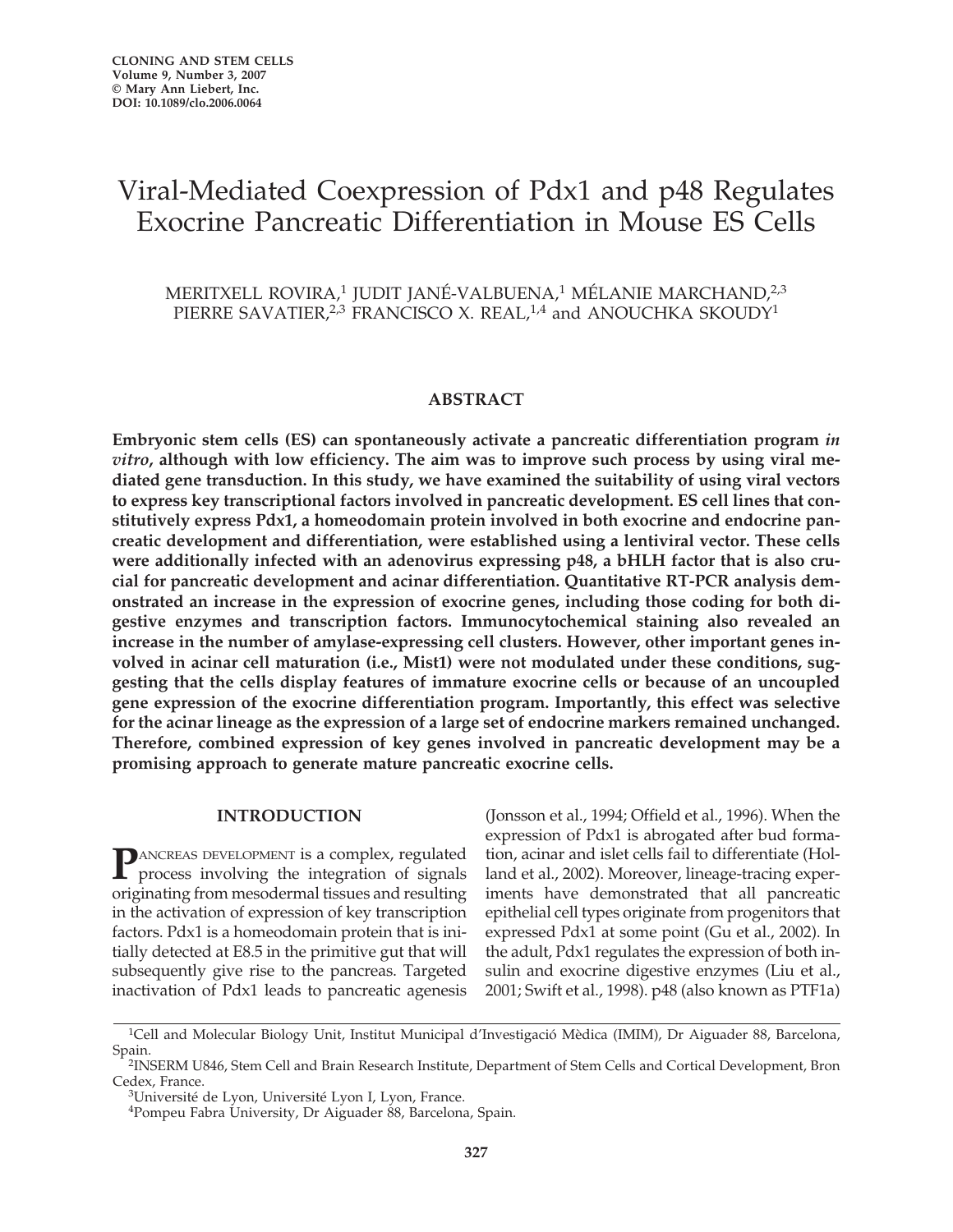is a basic helix-loop-helix (bHLH) protein initially described to be involved in the regulation of acinar gene expression (Liu et al., 2001; Rose et al., 2001). Subsequently, p48 was found to be essential for the development of both pancreatic components, as *Ptf1a* null mice lack a pancreas, and single cells expressing pancreatic hormones can be detected in the spleen (Krapp et al., 1998). Later, lineage-tracing studies have shown that p48 is expressed at very early stages in the embryonic pancreas and that all pancreatic epithelial cells originate from a p48-expressing progenitor. In the absence of p48, these progenitors assume an intestinal fate (Kawaguchi et al., 2002). Very recently, in the *Xenopus* model, a combination of both Pdx1 and p48 activities has been shown to be sufficient to expand the pancreatic precursor cell population into portions of the more posterior endoderm. This leads to the formation of a giant pancreas that carries both endocrine and exocrine cells. These experiments showed that the coexpression of these two factors is sufficient to convert nonpancreatic endodermal cells into pancreatic precursor cells (Afelik et al., 2006). Therefore, both Pdx1 and p48 transcription factors are essential for pancreatic development/differentiation.

Murine embryonic stem (ES) cells, derived from the inner mass of blastocyst-stage embryos, are pluripotent and capable of differentiation into all somatic cell lineages *in vitro* and *in vivo*. Thus, when induced to form aggregates (embryoid bodies, EB), ES cells can acquire mesoderm and ectodermal-derived phenotypes (Eiges and Benvenisty, 2002; Fuchs and Sagre, 2000; Rathjen and Rathjen, 2001). Recently, protocols developed using human ES cells have shown that they can be also differentiated into endoderm with high efficiency (D'Amour et al., 2005, 2006). As occurs during *in vivo* development, endodermal precursors within EB can specify into both pancreatic endocrine and exocrine lineages in a process that recapitulates many aspects of early embryonic pancreatic development (Assady et al., 2001; Kahan et al., 2003; Skoudy et al., 2004). In addition, insulin-expressing cells have been isolated by genetic selection using a chimeric construct which allows the expression of the *β*geo fusion gene under the control of the human insulin or the Nkx6.1 gene promoters (Leon-Quinto et al., 2004; Soria et al., 2000). Lumelsky et al. have developed a five step protocol based on the selection of nestin-expressing cells to generate endocrine beta-like cells, although the origin of the insulin detected

in those cells is unclear (Hansson et al., 2004; Lumelsky et al., 2001; Rajagopal et al., 2003; Segev et al., 2004; Sipione et al., 2004). Other studies have taken advantage of cell proliferation inhibitors and specific growth factors to coax ES cell differentiation into insulin-producing cells (Hori et al., 2002; Moritoh et al., 2003). We have previously shown that incubation of EB with conditioned medium (CM) obtained from the culture of fetal pancreatic rudiments leads to an increase in the expression of pancreatic markers (Skoudy et al., 2004). However, in this system even when using the best combinations of pancreatic growth factors identified, the efficiency was far from optimal. Overexpression of single transcription factors has also been explored as an alternative strategy. Thus, transfection of Pax4 cDNA and conditional expression of Pdx1 in ES cells promoted the differentiation of insulin-producing cells with beta-cell features (Blyszczuk et al., 2003; Miyazaki et al., 2004). Recently, induced overexpression of ngn3 in ES cells lead to an increase in the expression of endocrine hormones (Treff et al., 2006). It is reasonable to conceive that expression of multiple specific pancreatic transcription factors as well as the integration of other methods in a single process could help at improving previous approaches.

In this study, we have tested the hypothesis that overexpression of Pdx1 and p48 in differentiating ES cells would favor the acquisition of a pancreatic phenotype. We have taken advantage of the use of lentiviral and adenoviral vectors to efficiently transduce gene expression. In addition, we have used CM derived from the culture of fetal pancreatic rudiments to simultaneously provide differentiating cells with specific signals required for pancreatic development. Our data demonstrate that delivery of multiple transcription factors can be achieved successfully using such an approach. We show that p48 directs selectively the expression of an acinar phenotype in cells expressing Pdx1, an effect that is enhanced under cell culture conditions that favor pancreatic differentiation.

## **MATERIALS AND METHODS**

#### *Cell culture and* in vitro *differentiation*

Murine embryonic stem cells (CGR8) were routinely propagated as previously described (Skoudy et al., 2004). To induce differentiation,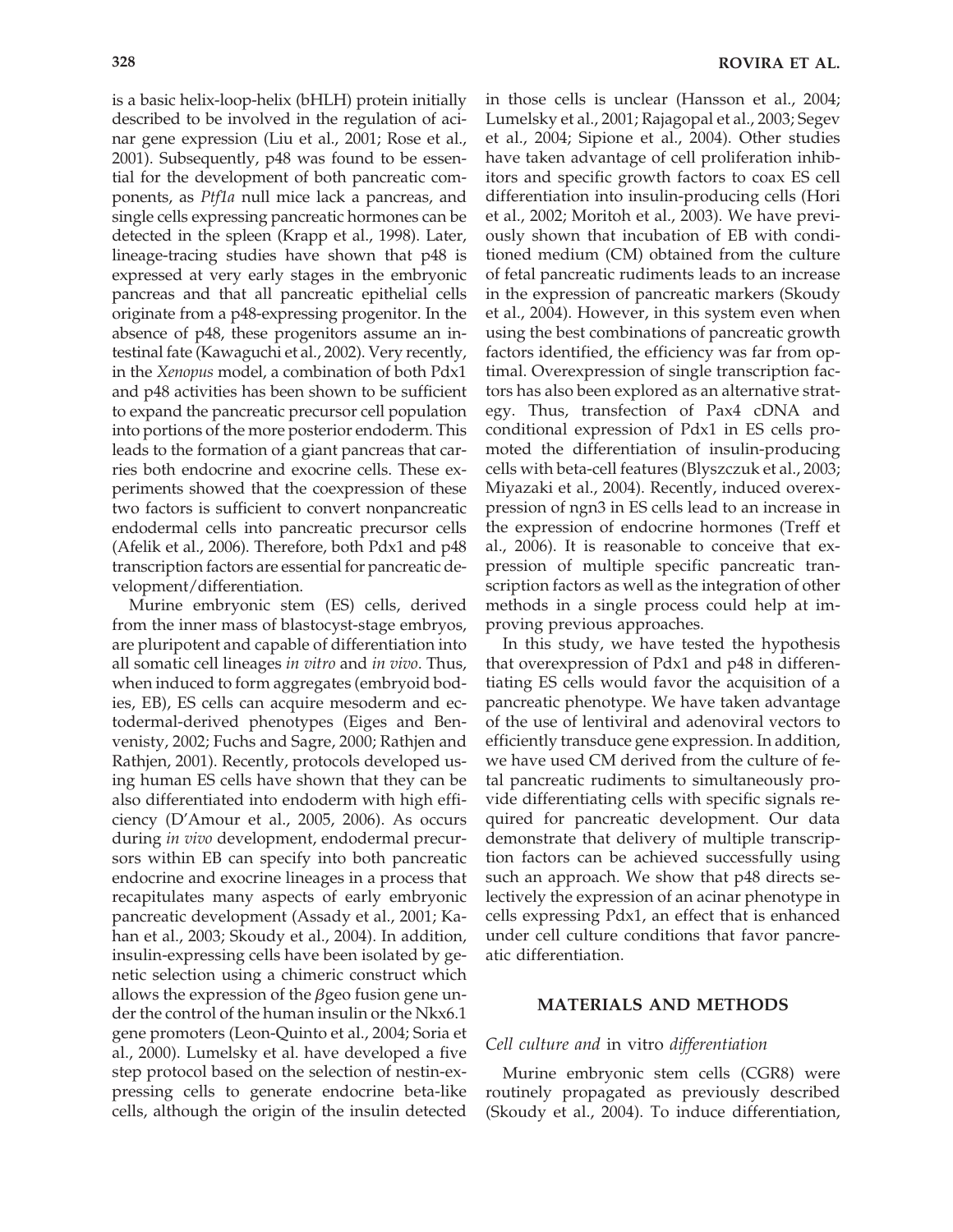cells were allowed to aggregate in 150-mm bacterial dishes at a density of  $8.5 \times 10^4$  cells/mL in medium without LIF (leukemia inhibitory factor). After 7 days, 50–100 EB were plated in gelatincoated six-well cell culture dishes. Medium was changed every other day until the end of the culture period (14–21 days). In some experiments, CM obtained from the culture of E16.5 fetal pancreas was added during cell aggregation and after infection with adenoviral vectors at a 1:1 dilution with normal medium (Skoudy et al., 2004).

## *Viral generation and gene transduction*

*R4SA-EFS-eGFP-W* and *R4SA-EFS-Pdx1-W* were generated from *pSIV-gaMES4* (Mangeot et al., 2002) by replacing the fragment containing a *CMV-GFP* cassette with fragments containing *EFS-eGFP-W* (a gift from Patrick Salmon) or murine Pdx1 cDNA provided by C. Wright. Method for producing SIV-based vectors in 293 cells have been fully described elsewhere (Mangeot et al., 2000). ES cells  $(1 \times 10^5)$  were infected for 5 h with 0.5 mL of supernatant, washed in PBS, and cultured for 48 h. The infected population was subcloned by limiting dilution in 96-well plates. Individual clones were amplified and analyzed for expression of Pdx1 by Western blot.

Adenoviral vectors were obtained as follows. Full-length cDNA encoding rat p48 (obtained as described in Rodolosse et al., 2004) was inserted into the pAd–shuttle–CMV vector (He et al., 1998) to generate pAd–shuttle–CMV–p48. pAd–shuttle–CMV–p48 and pAd–shuttle–CMV–lacZ (a gift from Gene Vector Production Network) were used by the Laboratory of Gene Therapy (Gene Vector Production Network, Nantes, France) to produce recombinant adenoviruses using the Ad-Easy system (He et al., 1998). For adenoviral infections, EB were generated and plated on tissue culture dishes for 36 h as described above. After washing three times with PBS, EB were infected for 12 hours with recombinant adenoviruses at a multiplicity of infection (MOI) of 1:25 in serumfree medium. Virus was eliminated by washing; EB were further cultured in medium supplemented with FBS or with conditioned medium. Under these conditions, the viability of the cells was not compromised as scored by trypan blue dye exclusion in replicated wells.

Western blotting using extracts from transduced cells was performed as described elsewhere (Adell et al., 2000).

#### *RT-PCR analysis*

RNA was prepared using the GenElute mammalian total RNA kit (Sigma, St. Louis, MO) and treated with DNase I using the DNA-free kit (Ambion, Austin, TX). RNA  $(0.5 \mu g)$  was reverse transcribed in one step according to the manufacturer's instructions (Qiagen, Valencia, CA). PCR was performed for 30–35 cycles, except for *-*-actin and Hprt (25 cycles), using the previously described PCR conditions and primers (Skoudy et al., 2004). Primers used to detect additional transcripts include: nestin (Berman et al., 2002), rat p48 (S: CTGTCTCGCCTACCCTTGCA and AS: GCCGGCCTGTGAGAGCTT), and syncollin (S: ATGTCCCTGCTGTGCCCACT and AS: TT-GCAGTAGAGGGCAGAGAT. RT-PCR products were visualized by ethidium bromide staining after agarose gel electrophoresis.

Real-time RT-PCR analysis for carboxypeptidase A, p48, Ngn3, Nkx6.1, insulin I, and the control housekeeping gene Hprt was performed using ABI Prism 7900HT Sequence Detection System and the following predeveloped TaqMan assay reagents (Applied Biosystems, Norwalk, CT): Mm00465942\_m1 for carboxypeptidase A, Mm00481616\_m1 for chymotrypsinogen, Mm00712898\_m1 for elastase I, Mm00479622\_m1 for p48, Mm00437606 s1 for ngn3, Mm00454962\_m1 for nkx6.1, Mm01259683\_g1 for insulin I, and Mm00446968\_m1 for Hprt. The PCR reaction was performed according to the manufacturer's protocol and the data were processed using SDS 2.1 software using Hprt mRNA levels as control to determine fold regulation of exocrine enzyme transcripts (Applied Biosystems).

#### *Immunocytochemical analysis*

Cells were fixed with 4% paraformaldehyde for 10 min and permeabilized with 0.1% TX-100 and 0.1% saponin for 30 min. Endogenous peroxidase activity was blocked with  $H_2O_2$  for 10 min. After incubation with 1% bovine serum albumin (BSA) for 30 min, primary rabbit antibodies raised against Pdx1, p48, and amylase (Sigma) were added for 1 hr. Cells were then washed with phosphate-buffered saline (PBS) and incubated with the Envision secondary reagent (Dako, Carpenteria, CA) for 30 min. The reactions were developed using DAB as a chromogen. Alternatively, immunofluorescence staining was conducted using the Tyramide Signal Amplification method (TSA™ Fluorescence Systems, Perkin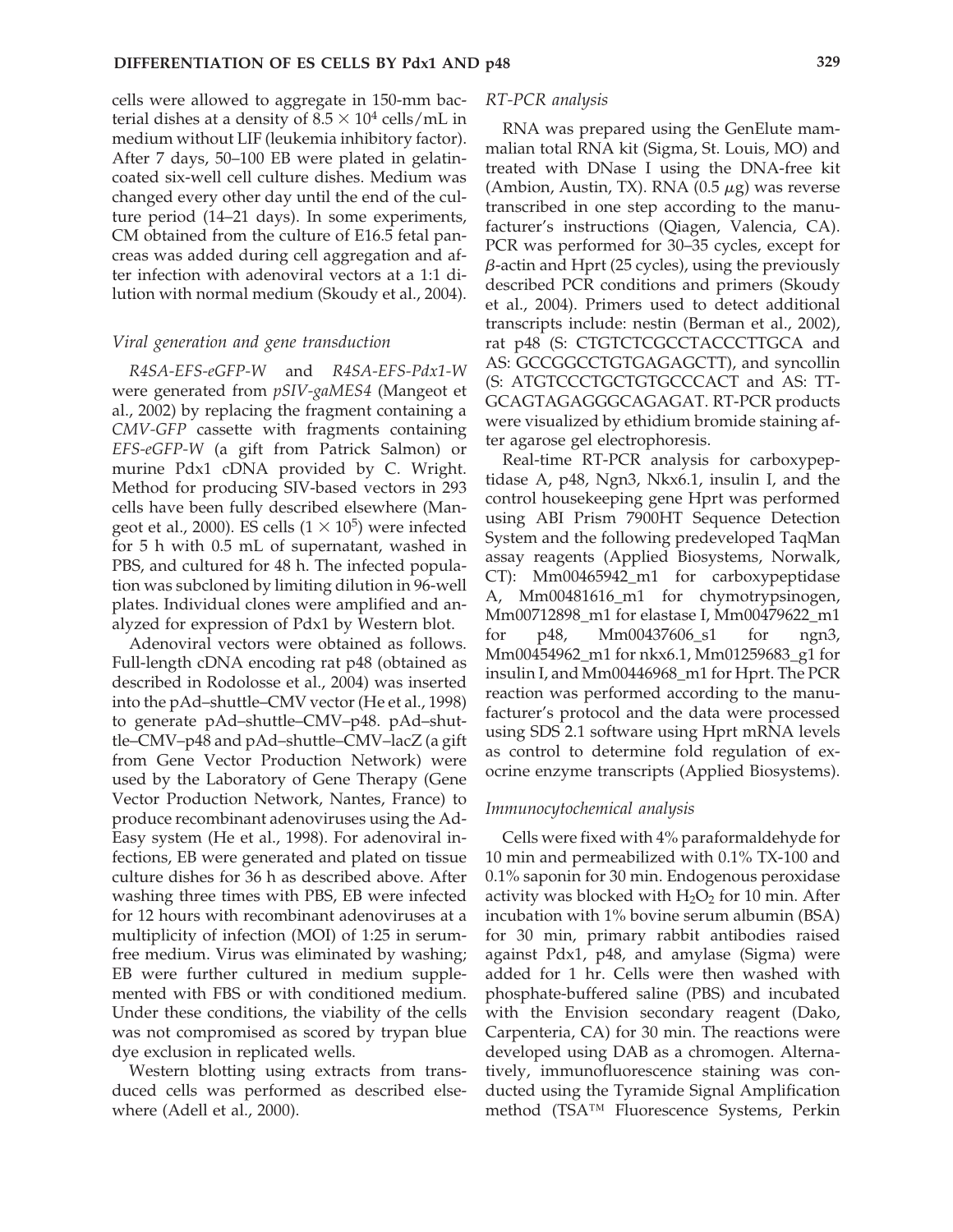Elmer, Norwalk, CT) following manufacturer's instructions. Nuclear labeling was performed with ToPro-3 iodide (Molecular Probes, Leiden, The Netherlands). Immunofluorescence staining and GFP expression were visualized with a Leica TCS-SP2 confocal microscope. To detect the  $\beta$ galactosidase activity *in situ*, cells were incubated with a solution containing 2 mM  $MgCl<sub>2</sub>$ , 5 mM K ferricyanide, and 1 mg/mL X-Gal (Sigma) for 12 h at 37°C.

## *Statistics*

Statistical differences were analyzed by the Student *t*-test, and  $p$  values  $\leq 0.05$  were considered statistically significant.

#### **RESULTS**

# *Generation of mouse ES cell lines stably expressing Pdx1*

To enforce Pdx1 expression in CGR8 cells, a lentiviral vector designated Lv Pdx1 was used. Four independent undifferentiated ES cell lines were established that constitutively expressed Pdx1 after infection, detected using western blotting (Fig. 1A) and immunocytochemistry (Fig. 1B). Three of the lines expressed similar levels of the transgene whereas one, designated ES4Pdx1, showed lower expression levels. Because it has been reported that high levels of expression of Pdx1 in ES cells can be toxic and acinar cells express lower levels of Pdx1 than beta-cells, this line was chosen for further assays (Miyazaki et al., 2004; Smart et al., 2005). Nonetheless, no major differences between the different clones were observed in the results obtained in the *in vitro* differentiation experiments (not shown). Control cell lines were generated after infection with a lentiviral vector coding for GFP (Lv GFP) (Fig. 1B). Pdx1 overexpression did not affect cellular morphology or the proliferative ability of CGR8 cells (data not shown).

To confirm that Pdx1 expression was stable, immunocytochemical assays were used. As shown in Figure 1B, expression of both Pdx1 and the control GFP transgene was maintained in undifferentiated cells after culture of ES4Pdx1 or ES-GFP lines for several passages in the presence of LIF (Fig. 1B, a and c). EB from these two lines were generated by culturing ES cells in suspension for 7 days in the absence of LIF, then allowing the aggregates to adhere to gelatin-coated cell culture dishes for an additional 14 days (Fig. 2). As shown in Figure 1B, b and d, expression of both Pdx1 and GFP in most cells was observed with heterogeneous expression levels. The expression of the transgenes appeared to not affect the cell growth of the differentiated cells.

# *Effect of coculture with conditioned medium from pancreatic rudiments on Pdx1-expressing EB cells*

We have previously shown that mouse fetal pancreas CM increases the expression of exocrine genes upon ES cell differentiation (Skoudy et al., 2004). To investigate the additional effect of Pdx1 overexpression, ESGFP and ES4Pdx1 cells were differentiated as described above and incubated with CM obtained from the culture of E16.5 fetal pancreases. Pancreatic marker expression was assessed by semiquantitative RT-PCR. Exogenous Pdx1 increased the expression of several exocrine mRNA transcripts encoding digestive enzymes such as chymotrypsinogen, amylase, and elastase (Fig. 3A). The effect was greater when fetal pancreatic CM was added: a significant increase in the percentage of cells immunoreactive for p48 and amylase (4.1-fold and 6.7-fold, respectively;  $p < 0.05$ ) was observed in cultures expressing exogenous Pdx1 and incubated with fetal pancreatic CM, as shown by immunofluorescence staining (Fig. 4). Carboxypeptidase A and nestin (Delacour et al., 2004; Esni et al., 2004) mRNAs were unchanged (Fig. 3A). Importantly, transcripts for glucagon, insulin, or endocrine transcription factors (i.e., Pax6, Ngn3) appeared to be mainly downregulated or remained unchanged (Nkx6.1) when Pdx1 was overexpressed (Fig. 3A). Quantitative RT-PCR for selected exocrine and endocrine markers confirmed these findings, as shown in Figure 3B. In particular, we were unable to detect insulin I mRNA transcripts. Therefore, ectopic expression of Pdx1 enhances the effect of the pancreatic soluble factors on the expression of a large panel of pancreatic genes.

## *Kinetics of exogenous p48 expression using an adenoviral vector*

Expression of Pdx1 superimposed to the fetal pancreatic signals leads to a marked increase in p48 mRNA in differentiating cells (Fig. 3A). To assess the added effect of p48 expression, differentiating ES4Pdx1 cells were infected with ade-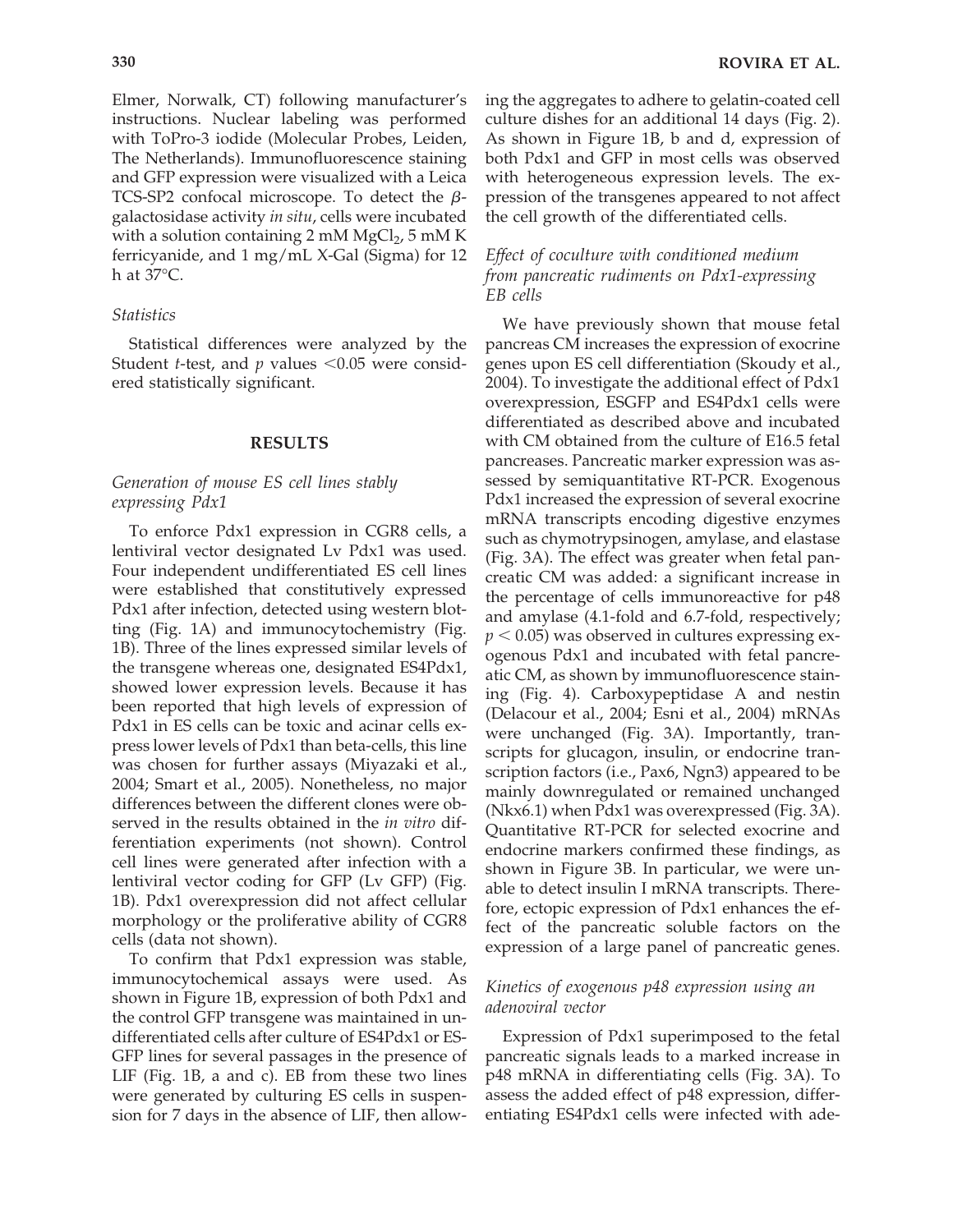

**FIG. 1.** Generation of ES cell lines stably expressing Pdx1 or GFP using lentiviral vectors. (**A**) Undifferentiated ES cell lines were generated after infection with lentiviruses expressing mouse Pdx1 or GFP. (**A**) Cell extracts of the corresponding cell lines (1–4) were subjected to Western blot analysis using an anti-Pdx1 antibody. Membranes were reprobed with an anti- $\alpha$ -tubulin antibody for protein quantity normalization. Positive control: mouse pancreatic 266–6 cell line. C, control CGR8 cells; ES, undifferentiated mouse ES cells. (**B**) Undifferentiated ES4Pdx1 cells, as well as their differentiated derivatives, were subjected to immnocytochemistry with an anti-Pdx1 antibody. GFP expression in ESGFP cells was analyzed by confocal microscopy.  $EB7 + P14$  refers to the differentiation protocol used as indicated in Figure 2. Original magnification  $\times$ 200. Scale bars = 25  $\mu$ m.

novirus expressing either LacZ (AdLacZ) cDNA, as a control, or p48 (Adp48) (Fig. 5A). Adenoviral vectors were selected because they allow a more transient expression, thus avoiding a strong antiproliferative effect of p48 (Rodolosse et al., 2004). ES4Pdx1 cells were cultured in suspension for 7 days, and EB were infected with adenoviruses (Fig. 2). Transgene expression levels and cell survival indicated that an MOI of 25 was most favorable:  $70\%$  cells were infected with  $>90\%$  viability at day 2 (Fig. 5B).

Expression of the transgenes was assessed using immunocytochemistry with anti-p48 anti-

bodies and *β*-galactosidase assays 2–21 days after infection. Figure 5B shows a decrease of p48 and β-galactosidase activity at day 7. At day 21, p48 and LacZ activity were detectable in very few cells. To discriminate exogenous and endogenous p48 mRNA, RT-PCR was conducted using species-specific primers. High levels of rat p48 transcripts were detected 2 and 7 days after infection with Adp48, but not with AdLacZ, which decreased by day 14 (Fig. 5C). This dynamic expression pattern is similar to that observed using immunocytochemical assays. In conclusion, transient ectopic expression of p48 is maintained in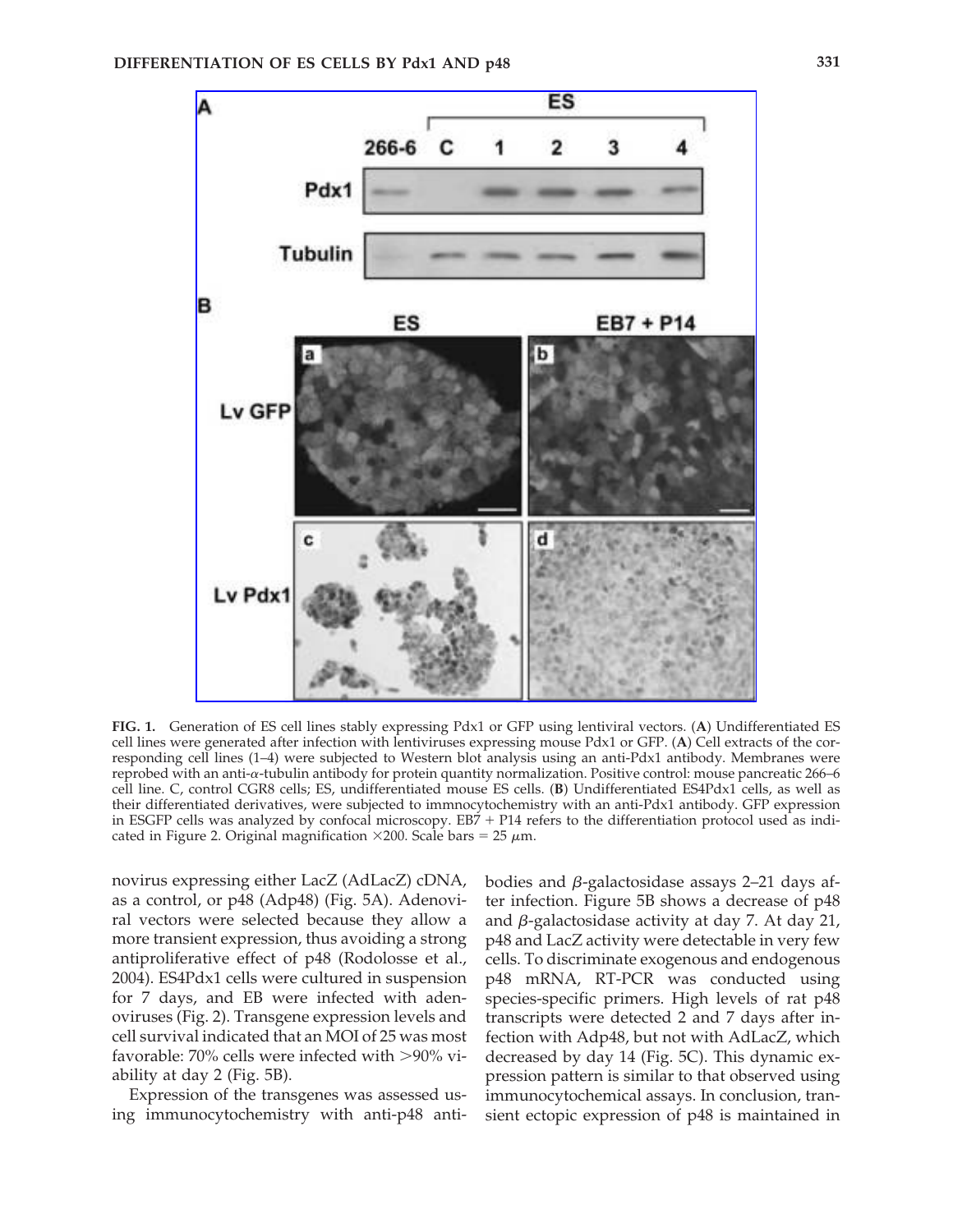

**FIG. 2.** Schematic representation of the protocol used for *in vitro* differentiation of ES4Pdx1 cells. ES4Pdx1 cells were differentiated in suspension as EB for 7 days, seeded in gelatin-coated cell culture dishes and further grown for 14–21 days. Adenoviral infections were performed in recently adhered EB. In some experiments, CM generated from the culture of E16.5 fetal pancreatic rudiments was added, as indicated.

EB-derived ES4Pdx1 cells for 7 days, providing a time frame for activation of the p48-dependent differentiation program.

# *Effects of p48 expression on*  in vitro *differentiation*

To investigate the effect of the simultaneous expression of Pdx1 and p48 in EB incubated with pancreatic CM, semiquantitative RT-PCR was performed in ES4Pdx1 cells infected with adenovirus as described above. Exogenous p48 strongly upregulated amylase and chymotrypsinogen mR-NAs, as well as those of carboxypeptidase A (Fig. 6A), a gene whose expression was not modulated in previous experimental conditions (Fig. 3). Transcript levels of Mist1, a bHLH involved in the acquisition and maintenance of the mature exocrine phenotype (Pin et al., 2001), were unaffected. Similarly, p48 expression did not affect the levels of mRNAs coding for endocrine transcription factors (NeuroD, Nkx6.1, Isl1, and Pax6) or for hormones.

Pancreatic marker expression was also analyzed by quantitative RT-PCR (Fig. 6B). Upon p48 gene transduction, carboxypeptidase A and chymotrypsinogen mRNA levels were increased by 14.4and 12.2-fold, respectively. Exogenous p48 upregulated by 2.4-fold the expression of endogenous p48, suggesting a positive feedback mechanism favoring exocrine differentiation. The lack of regulation of mRNAs for endocrine markers was confirmed (Fig. 6B). In experiments using ESGFP cells, p48 transduction resulted only in a slight increase in exocrine marker expression and endogenous p48 expression was not activated (data not shown); the effects were much higher when Pdx1 expressing cells were used for p48 transduction, as shown by quantitative RT-PCR (Fig. 6C). Furthermore, the combination of transduction with Pdx1 and p48 led to significantly lower levels of the proendocrine gene Ngn3 (Fig. 6C).

Immunocytochemistry was used to analyze acinar marker expression in ESPdx1 cells. As shown in Figure 7A and B, the combination of ex-



**FIG. 3.** Effect of Pdx1 on gene expression of EB cultured with fetal pancreas CM. (**A**) Semiquantitative RT-PCR analysis was performed with RNA obtained from differentiated ES4Pdx1 and ESGFP cells cultured with or without fetal pancreatic CM. (**B**) Quantitative RT-PCR analysis for the expression of selected pancreatic markers using the RNA samples obtained in **A.** Histograms show the relative expression levels normalized to the loading control Hptr. Error bars indicate the standard deviations of two experiments performed in triplicate.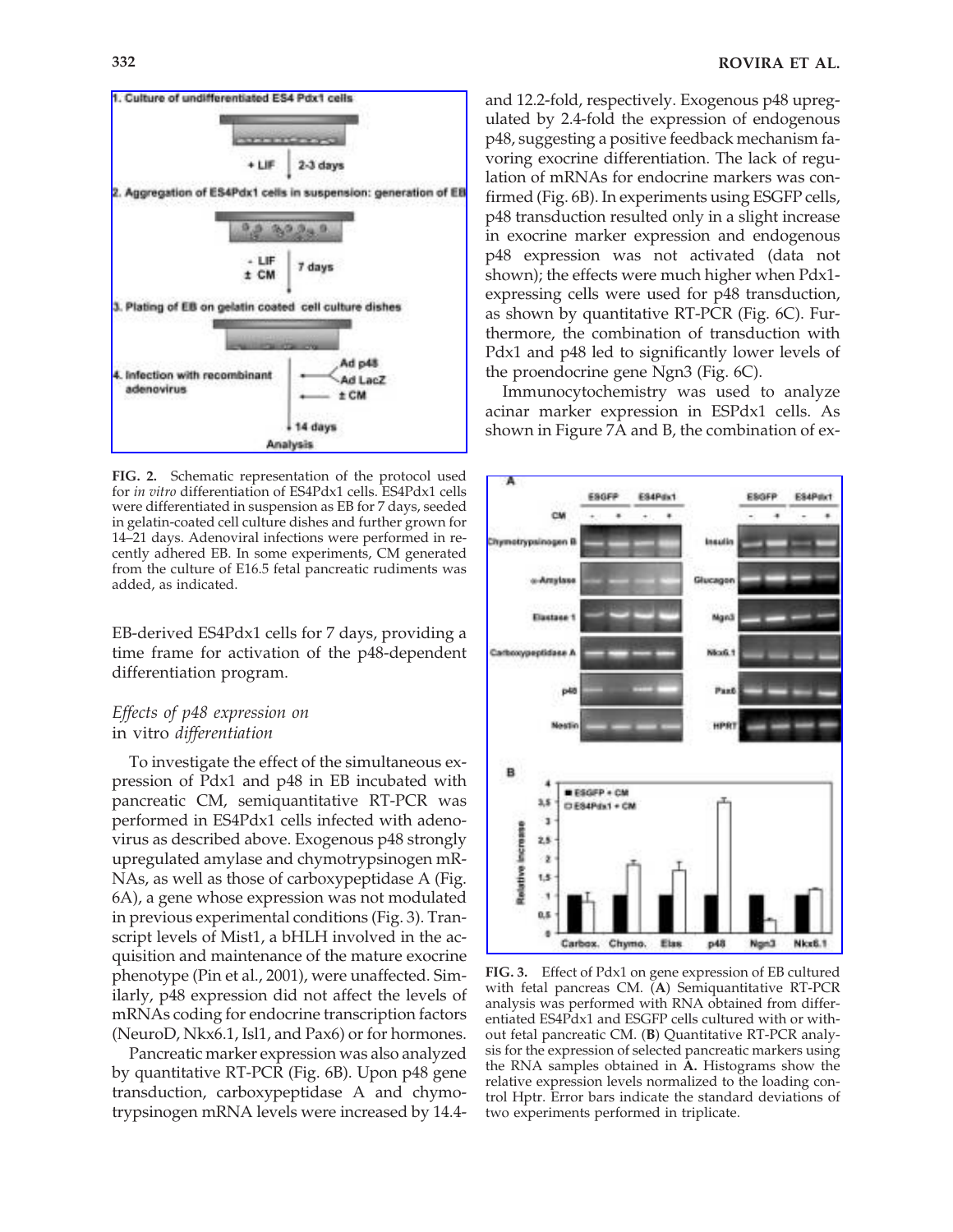

**FIG. 4.** Immunofluorescence analysis of differentiated ES4Pdx1 cells incubated with or without CM. Staining was performed using specific antibodies for p48 (**A**, **D**), and amylase (**C**, **F**) (red). Nuclei were labeled with ToPro-3 iodide (blue). (**B**, **E**) The nuclei of the cells corresponding to panels **A** and **D**. Arrows in (**A**, **B**, **D**, **E**) show immunoreactive cells. p48 is expressed in the nucleus, whereas amylase displays a cytoplasmic distribution. Scale bars  $= 25 \mu m$ .

ogenous p48 and pancreatic CM led to a marked increase in the percentage of amylase-expressing foci only in Pdx1-expressing cells cultured with CM (g,h vs. a,b vs. e,f): p48 expression in the presence of CM led to a threefold increase in the percentage of foci with strong amylase staining (Fig. 7B). These results demonstrate that transient expression of p48 in Pdx1-expressing cells, in the presence of CM, leads to a selective upregulation of exocrine genes in differentiating ES cells.

## **DISCUSSION**

ES cells can spontaneously differentiate into endodermal lineages, including pancreatic ex-

ocrine cells, at low efficiency. The aim of this work was to improve methods to direct acinar pancreatic differentiation of ES cells using viral vectors containing the cDNA of transcription factors to develop *in vitro* differentiation-based strategies to ultimately overcome pancreatic insufficiency, such as in chronic pancreatitis. Our strategy relies on the simultaneous expression of two key transcriptional regulators in differentiating ES cells. Here, we combine the advantages of lentiviral vectors, to ensure constitutive expression of transgenes (Ma et al., 2003; Pfeifer et al., 2002), and adenoviral vectors to allow transient gene expression (Lundstrom, 2003). This strategy allows for the rapid assay of transcription factor combinations in ES cells, and may facilitate to better reproduce the kinetics of expression of genes that are dynamically regulated during development and differentiation. We have integrated therein the addition of fetal pancreatic CM, containing the best combination of soluble factors known to promote pancreatic differentiation (Brolen et al., 2005; Leon-Quinto et al., 2004; Skoudy et al., 2004).

First, we used a lentivirus to establish ES cell lines that constitutively express Pdx1. Because all the pancreatic epithelial cell types originate from Pdx1-expressing progenitors, this strategy might be used for the generation of both exocrine and endocrine differentiated cells (Gu et al., 2002). Nuclear expression of Pdx1 was detected in undifferentiated cells as well as in their differentiated derivatives up to the 30th day of differentiation (Fig. 1C, and data not shown). Although all ES cell lines were clonally derived, Pdx1 expression in undifferentiated ES cells was heterogenous, reflecting a common observation in ES cells due to vector integration into an ectopic site. After spontaneous differentiation of ES cells, Pdx1 increases the expression of a large number of acinar enzymes. This effect is likely mediated—at least in part—by the PTF1 complex, as these changes parallel an increase in p48/PTF1a (Fig. 3A), as occurs in vivo (Petrucco et al., 1990). However, the induction of acinar genes did not follow a single unique pattern: for example, carboxypeptidase A expression was not activated even when cells were cultured with fetal pancreatic CM. Several hypotheses can explain this result. First, the requirements for transcriptional activation may be slightly different at the promoters of the various exocrine-specific genes: the PTF1 complex is not sufficient to regulate the expres-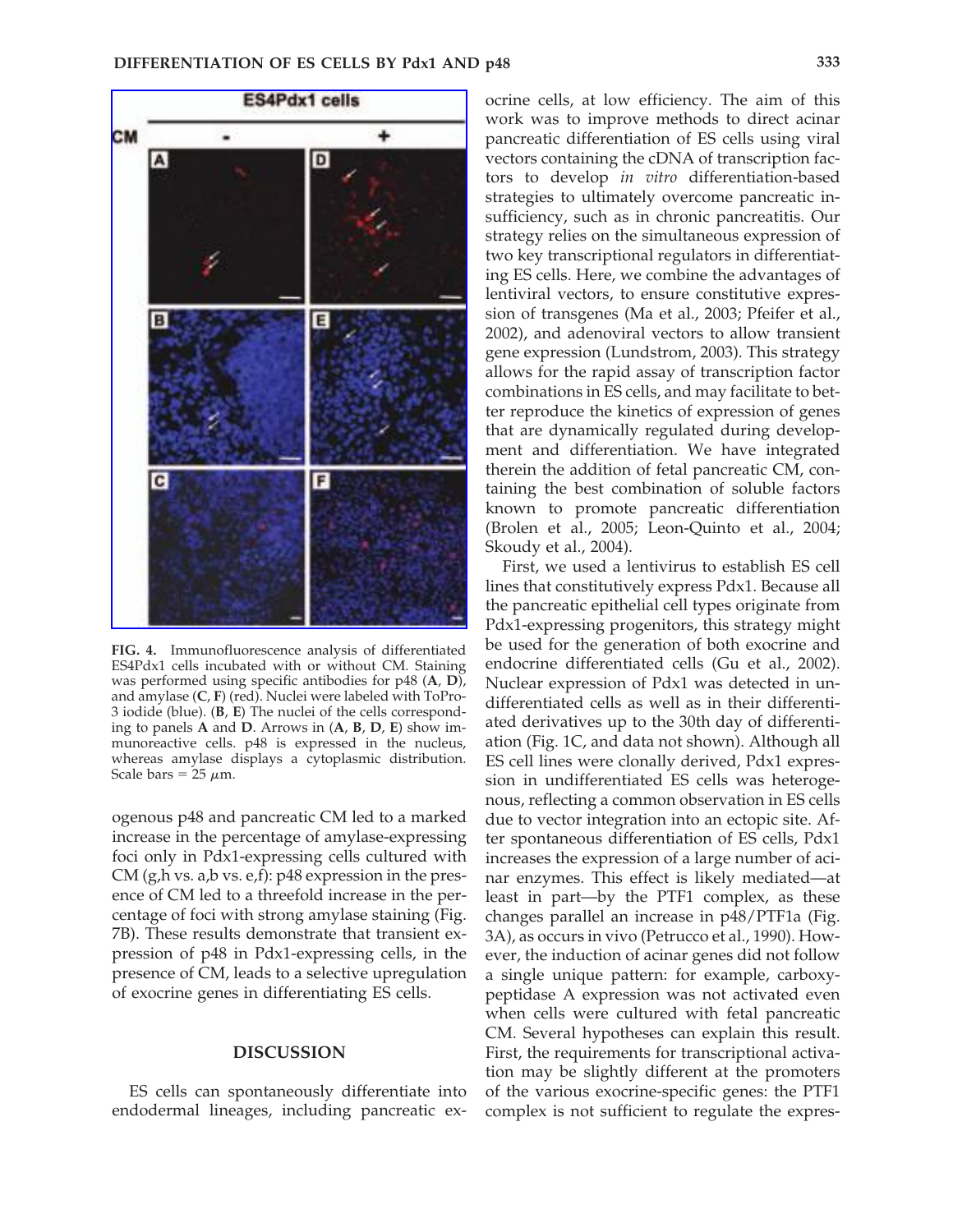

**FIG. 5.** Kinetics of transgene expression in differentiating ES4Pdx1 cells infected with rat p48- and LacZ-encoding adenoviruses. (**A**) Western blot analysis of p48 expression. Positive control, 266–6 cells. (**B**) Differentiated ES4Pdx1 cells infected with Adp48 or AdLacZ were immunostained with an anti-p48 antibody or assayed for  $\beta$ -galactosidase activity, respectively, at the indicated times after infection. Original magnification ×200. (C) RT-PCR analysis of total RNA from samples obtained as in **B** using primers specific for rat p48 and β-actin. Pancreatic 266–6 and AR42J cells were used as control of mouse and rat specificity, respectively.

sion of acinar genes, requiring the cooperation of HNF3β/HNF3γ or the complex composed by Pdx1, Meis2b, and Pbx1b (Adell et al., 2000; Cockell et al., 1995; Rose et al., 2001). A comparison of the promoter/enhancer sequences of acinar genes shows both conservation and divergence (unpublished observations). Second, it is possible that lack of carboxypeptidase A induction reflects the ability of Pdx1 to commit cells to an immature stage of differentiation. Third, carboxypeptidase A-expressing cells may be lost

during culture. This is unlikely since positive cells are detected after infection with the Adp48 using similar cell culture conditions (Fig. 6, and not shown). However, we cannot completely rule out that these results reflect individual effects on each gene rather than the activation of a "differentiation programme."

There is cumulative evidence indicating that the expression of a single transcriptional activator is generally insufficient to activate a complete developmental process. Instead, a combinatorial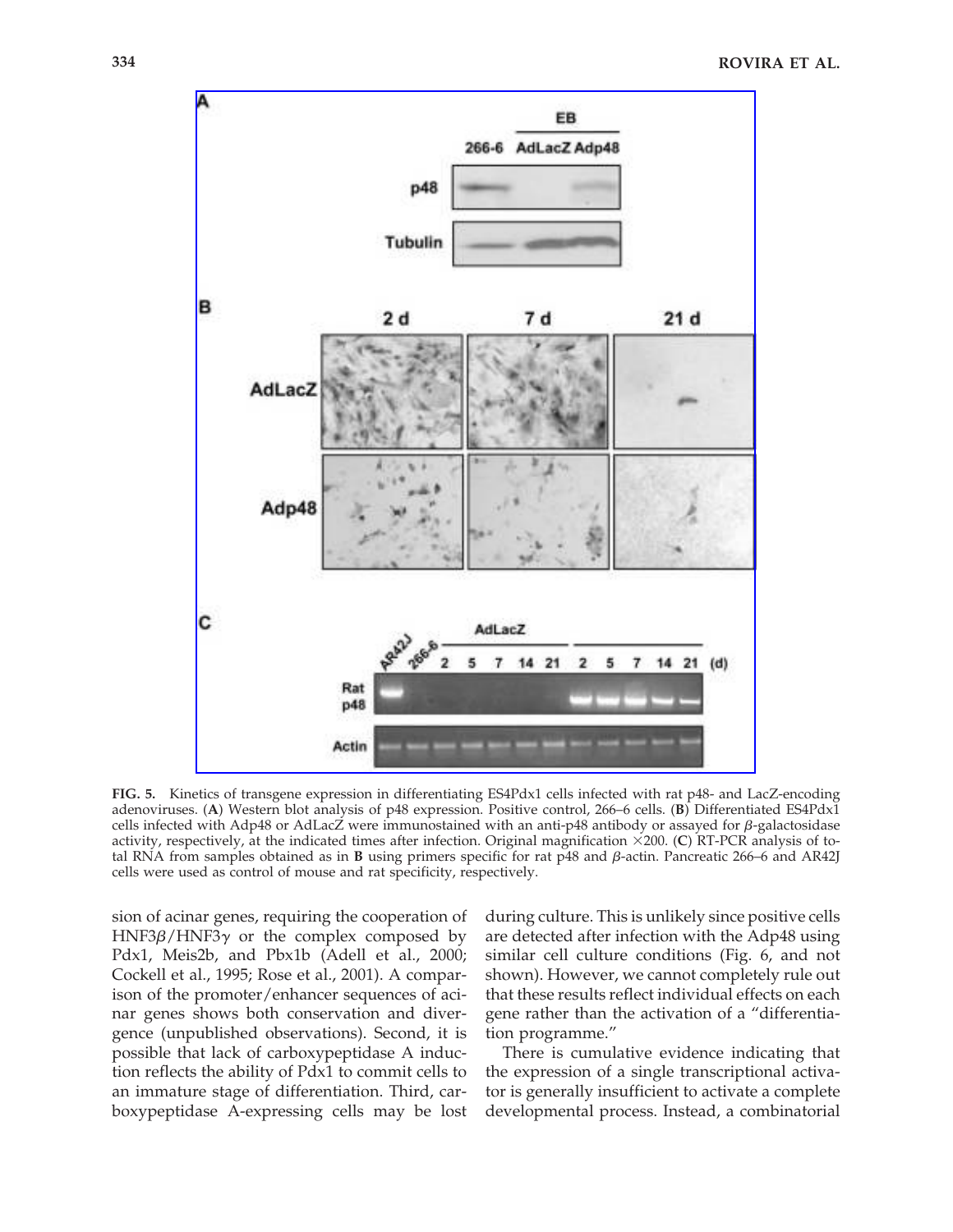

**FIG. 6.** Effect of p48 on gene expression of differentiating ES4Pdx1 cells. (**A**) ES4Pdx1 cells cultured as in Figure 3 were infected with Adp48 or AdLacZ and total RNA subjected to semiquantitative RT-PCR analysis for specific pancreatic markers. (**B**) Quantitative RT-PCR analysis for the expression of selected pancreatic markers using the RNA samples obtained in **A**. Histograms show the relative expression levels normalized to the loading control Hptr. (**C**) Quantitative RT-PCR was done as in **C** using the RNA of differentiated Adp48-infected ESGFP and ES4Pdx1 cells. Error bars indicate the standard deviations of two experiments performed in triplicate.

network acts to determine cell identity and function. The main novelty of our study relies on the simultaneous introduction of two cDNAs encoding transcription factors in differentiating ES cells using vectors with distinct transduction properties, in conjunction with stimulation with soluble factors. We chose to express p48 in Pdx1-transduced ES cells as the former is expressed in pan-

creatic progenitors and is required for acinar differentiation (Kawaguchi et al., 2002; Rose et al., 2001). p48 is expressed at E9.5–E10.5 (Kawaguchi et al., 2002; Krappe et al., 1998), after Pdx1 (Offield et al., 1996). Thus, ES4Pdx1 cells were infected with a p48-expressing adenovirus resulting in the selective expression of a large panel of acinar markers, but not endocrine markers (Fig. 6). The upregulation of some acinar genes (i.e., carboxypeptidase A) occurred only when p48 was overexpressed, possibly reflecting a dose-dependent effect. Interestingly, exogenous p48 upregulated endogenous p48 expression, suggesting that the modulation in the levels of expression of digestive enzymes results from a bona fide activation of the acinar differentiation program.

When  $p48$  was transduced into control ESGFP, the induction of exocrine genes was very inefficient (Fig. 6C), demonstrating the cooperation of Pdx1 and p48. This effect likely relies on a regulatory loop involving both factors, as endogenous p48 expression was only activated in Pdx1-overexpressing cells.

Other important genes involved in acinar development were not induced (i.e., Mist1), suggesting that we have established immature exocrine cells. This tenet is further supported by the lack of regulation of syncollin mRNA, encoding a granule-associated protein required for exocytosis in exocrine cells (Fig. 6) (Wasle et al., 2005). We speculate that overexpression of additional key transcription factors may support a more differentiated phenotype.

Regarding the effects of Pdx1 on endocrine differentiation of ES cells, other groups have described either a modest effect or the expression of a set of genes involved in beta-cell development (Blyszczuk et al., 2003; Miyazaki et al., 2004). In our hands, ectopic Pdx1 tended to diminish the levels of several genes expressed in endocrine cells (Fig. 3). Of importance, the differentiation protocol that we have used is not based on the selection of nestin-expressing cells as used in other studies (Blyszczuk et al., 2003; Miyazaki et al., 2004). Indeed, regardless of the conditions assayed—use of fetal pancreatic CM (Fig. 3), expression of Pdx1 (Fig. 3), and coexpression of p48 (Fig. 6)—we failed to observe changes in nestin mRNA. Thus, we propose that our experimental protocol favors exocrine precursor generation. Alternatively, our data may reflect a dose-dependent effect of Pdx1: as shown in Figure 1A, ES4Pdx1 cells express lower Pdx1 levels than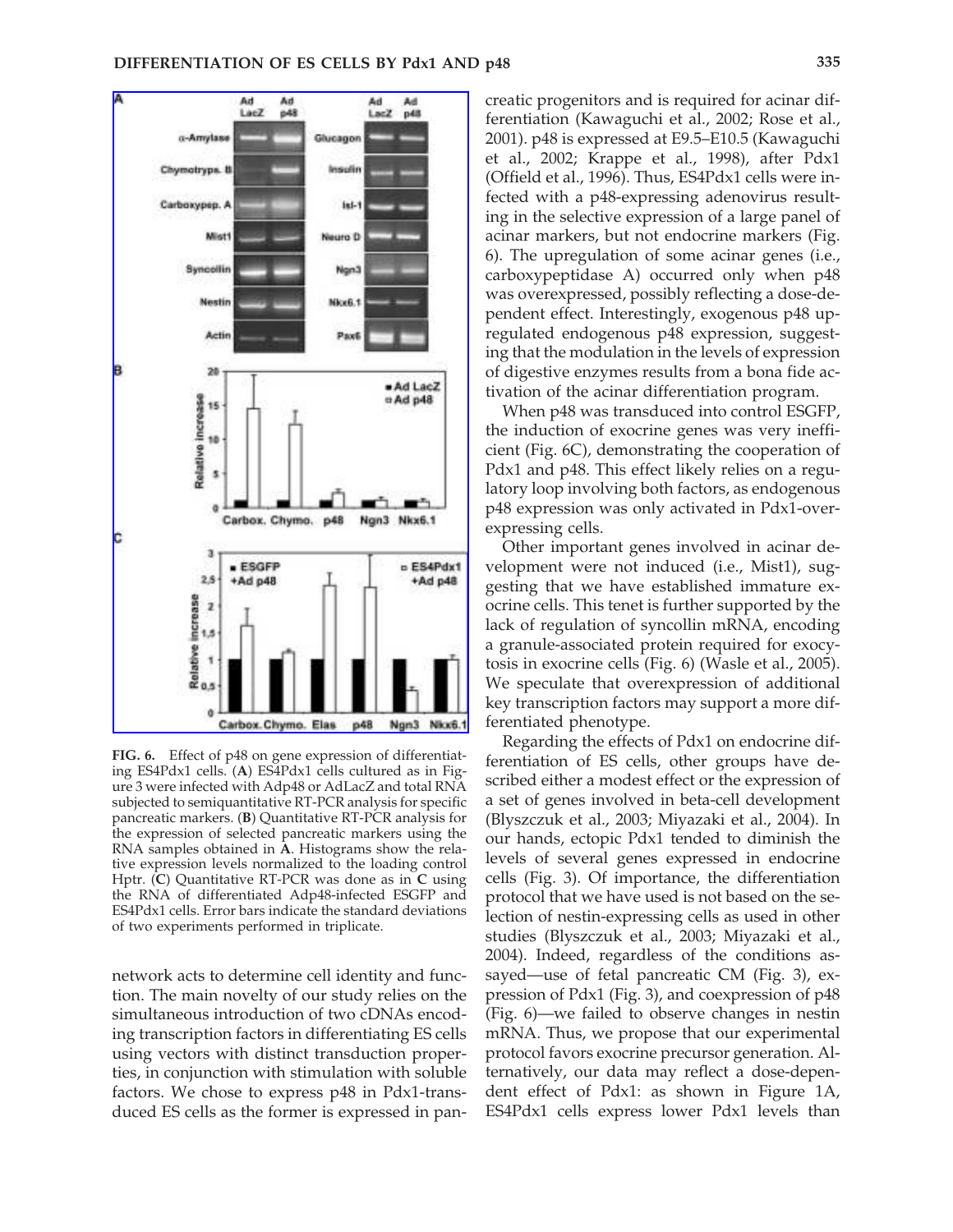

**FIG. 7.** Immunofluorescence analysis of differentiated ES4Pdx1 cells infected with rat p48 and LacZ expressing adenoviruses. (**A**) ES4Pdx1 cells incubated with (**F**, **H**) or without (**B**, **D**) CM were infected with AdLacZ (**B**, **F**) or Adp48 (**D**, **H**) and subjected to immunofluorescence analysis with an anti-amylase antibody. The corresponding phase-contrast microphotographs are shown in adjacent panels. Scale bars =  $25 \mu m$ . (B) Histograms of data from one experiment representative of two performed indicating the percentage of immunoreactive cell foci, as well as their intensity, in the different cell culture conditions, as shown in **A**. + refers to the level of intensity of the immunostaining. Percentage of immunoreactive cells (foci + and foci + +) increase in comparison to control AdLacZ ( $\gamma$  < 0.05). Percentage of  $+$  foci increase in comparison to Adp48 (\*\**p* < 0.05). Both experiments yielded similar results.

266–6 cells. *In vivo*, Pdx1 levels are lower in acinar than in beta-cells, and targeted overexpression in exocrine pancreas leads to a severe exocrine dysmorphogenesis (Heller et al., 2001; Smart et al., 2005). The low Pdx1 levels achieved in our system may favor the exocrine commitment of pancreatic precursors. It will be important to discern among these possibilities in order to improve methods that selectively lead to the development of exocrine versus endocrine precursors. Finally, our data are very similar to those obtained in the *Xenopus* model. In this study, ectopic p48 allows the expression of exocrine markers in the Pdx1 expressing domains of the endoderm. In addition, coexpression of both factors in nonpancreatic domains at early stages leads only to exocrine pancreas formation, whereas the endocrine pancreas does not develop (Afelik et al., 2006).

In summary, we have developed methods to direct ES cells to acquire features of pancreatic acinar cells. The strategy has led to the discrimination of distinct stages of acinar differentiation that have not thus been reported. Our strategy efficiently allows to screen for the best nuclear regulator combinations to commit ES cells into the lineage of interest integrated with the use of soluble factors. Because adenoviral infection can be readily performed in mouse ES cells, the strategy is amenable to mid-throuput assays. Our work should lead to the *in vitro* generation of functional acinar cells suitable for functional replacement assays.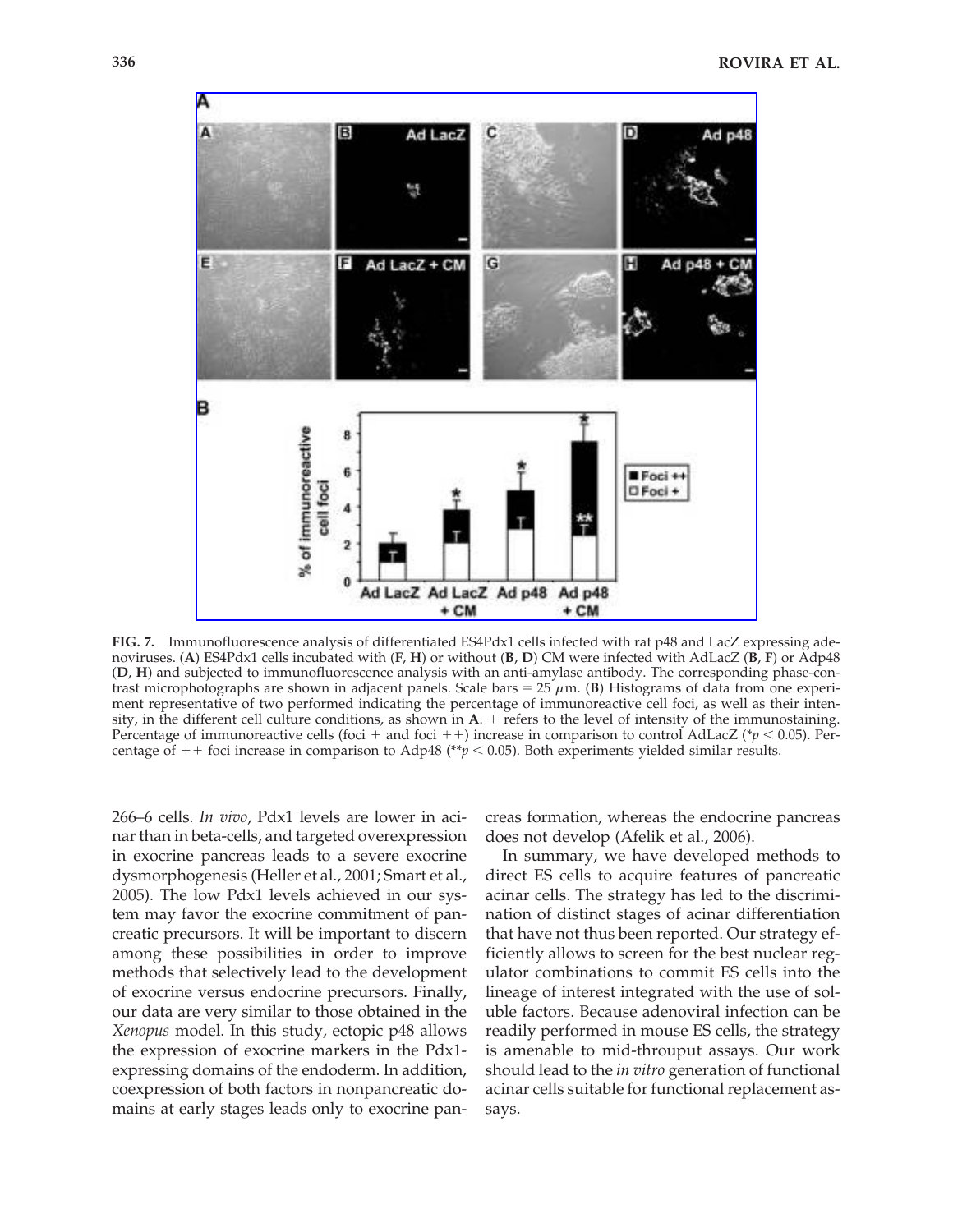## **ACKNOWLEDGMENTS**

We thank the investigators mentioned in the text for providing reagents, the "Gene Vector Production Network," Laboratory of Gene Therapy, Nantes, France, for producing adenoviral vectors and, both Y. Tor and P. Navarro for technical assistance. M.R. and J.J.-V. were recipient of a Graduate Fellowship from Ministerio de Educación y Ciencia and a Research Fellowship from Fundació Catalana de Trasplantament, respectively. A.S. was supported by Instituto de Salud Carlos IIII and M.M. by Association pour la Recherche contre le Cancer. This work was supported by grants from Ministerio de Educación y Ciencia (SAF2001-0432, GEN2001-4748-C05), and Instituto de Salud Carlos III (02/3053), Fondo de Investigación Sanitaria (P105/2738), Marató de TV3 de Catalunya, ARC (5986), INSERM AVENIR 2002 program and Région Rhône-Alpes (Emergence 02-018866-01).

#### **REFERENCES**

- Adell, T., Gomez-Cuadrado, A., Skoudy, A., et al. (2000). Role of the basic helix-loop-helix transcription factor p48 in the differentiation phenotype of exocrine pancreas cancer cells. Cell Growth Differ. 11, 137–147.
- Afelik, S., Chen, Y., and Pieler, T. (2006). Combined ectopic expression of Pdx1 and Ptf1a/p48 results in the stable conversion of posterior endoderm into endocrine and exocrine pancreatic tissue. Genes Dev. 20, 1441– 1446.
- Assady, S., Maor, G., Amit, M., et al. (2001). Insulin production by human embryonic stem cells. Diabetes 50, 1691–1697.
- Berman, D.M., Karhadkar, S.S., Hallahan, A.R., et al. (2002). Medulloblastoma growth inhibition by hedgehog pathway blockade. Science 297, 1559–1561.
- Blyszczuk, P., Czyz, J., Kania, G., et al. (2003). Expression of Pax4 in embryonic stem cells promotes differentiation of nestin-positive progenitor and insulin-producing cells. Proc. Natl. Acad. Sci. USA 100, 998–1003.
- Brolen, G.K., Heins, N., Edsbagge, J., et al. (2005). Signals from the embryonic mouse pancreas induce differentiation of human embryonic stem cells into insulin-producing beta-cell-like cells. Diabetes 54, 2867–2874.
- Cockell, M., Stolarczyk, D., Frutiger, S., et al. (1995). Binding sites for hepatocyte nuclear factor 3 beta or 3 gamma and pancreas transcription factor 1 are required for efficient expression of the gene encoding pancreatic alpha-amylase. Mol. Cell. Biol. 15, 1933–1941.
- D'Amour, K.A., Agulnick, A.D., Eliazer, S., et al. (2005). Efficient differentiation of human embryonic stem cells to definitive endoderm. Nat. Biotechnol. 23, 1534–1541.
- D'Amour, K.A., Bang, A.G., Eliazer, S., et al. (2006). Production of pancreatic hormone-expressing endocrine

cells from human embryonic stem cells. Nat. Biotechnol. 24, 1392–1401.

- Delacour, A., Nepote, V., Trumpp, A., et al. (2004). Nestin expression in pancreatic exocrine cell lineages. Mech. Dev. 121, 3–14.
- Eiges, R., and Benvenisty, N. (2002). A molecular view on pluripotent stem cells. FEBS Lett. 529, 135–141.
- Esni, F., and Stoffers, D.A., Takeuchi, T., and Leach, S.D. (2004). Origin of exocrine pancreatic cells from nestinpositive precursors in developing mouse pancreas. Mech. Dev. 121, 15–25.
- Fuchs, E., and Segre, J.A. (2000). Stem cells: a new lease on life. Cell 100, 143–155.
- Gu, G., Dubauskaite, J., and Melton, D.A. (2002). Direct evidence for the pancreatic lineage:  $NGN3+$  cells are islet progenitors and are distinct from duct progenitors. Development 129, 2447–2457.
- Hansson, M., Tonning, A., Frandsen, U., et al. (2004). Artifactual insulin release from differentiated embryonic stem cells. Diabetes 53, 2603–2609.
- He, T.C., Zhou, S., da Costa, L.T., et al. (1998). A simplified system for generating recombinant adenoviruses. Proc. Natl. Acad. Sci. USA 95, 2509–2514.
- Heller, RS., Stoffers, DA., Bock, T., et al. (2001). Improved glucose tolerance and acinar dysmorphogenesis by targeted expression of transcription factor PDX-1 to the exocrine pancreas. Diabetes 50, 1553–1561.
- Holland, A.M., Hale, M.A., Kagami, H., et al. (2002). Experimental control of pancreatic development and maintenance. Proc. Natl. Acad. Sci. USA 99, 12236– 12241.
- Hori, Y., Rulifson, I.C., Tsai, B.C., et al. (2002). Growth inhibitors promote differentiation of insulin-producing tissue from embryonic stem cells. Proc. Natl. Acad. Sci. USA 99, 16105–16110.
- Jonsson, J., Carlsson, L., Edlund, T., et al. (1994). Insulinpromoter-factor 1 is required for pancreas development in mice. Nature 371, 606–609.
- Kahan, B.W., Jacobson, L.M., Hullett, D.A., et al. (2003). Pancreatic precursors and differentiated islet cell types from murine embryonic stem cells: an in vitro model to study islet differentiation. Diabetes 52, 2016–2024.
- Kawaguchi, Y., Cooper, B., Gannon, M., et al. (2002). The role of the transcriptional regulator Ptf1a in converting intestinal to pancreatic progenitors. Nat. Genet. 32, 128–134.
- Krapp, A., Knofler, M., Ledermann, B., et al. (1998). The bHLH protein PTF1-p48 is essential for the formation of the exocrine and the correct spatial organization of the endocrine pancreas. Genes Dev. 12, 3752–3763.
- Leon-Quinto, T., Jones, J., Skoudy, A., et al. (2004). In vitro directed differentiation of mouse embryonic stem cells into insulin-producing cells. Diabetologia 47, 1442– 1451.
- Liu, Y., MacDonald, R.J., and Swift, G.H. (2001). DNA binding and transcriptional activation by a PDX1.PBX1b.MEIS2b trimer and cooperation with a pancreas-specific basic helix-loop-helix complex. J. Biol. Chem. 276, 17985–17993.